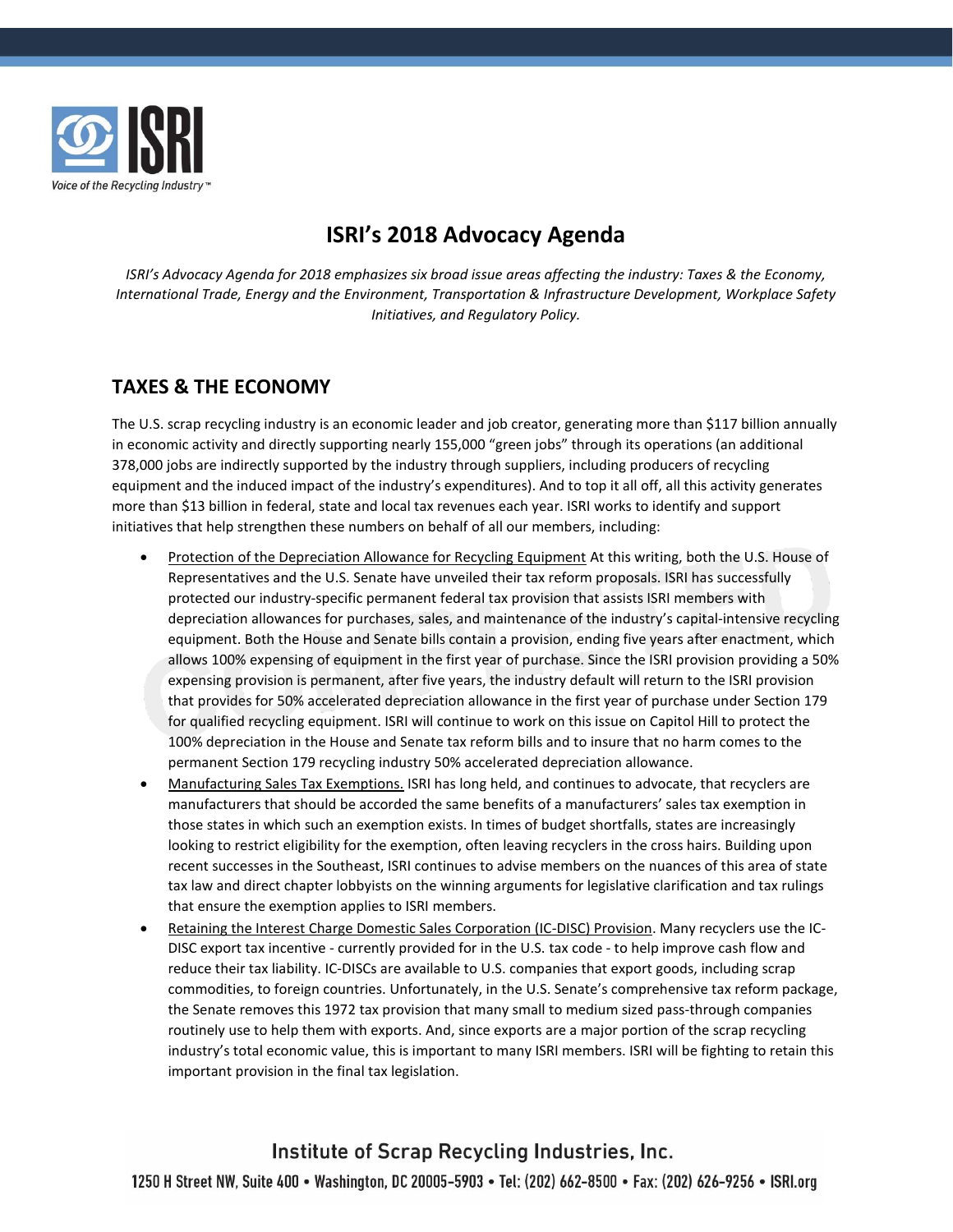

### **INTERNATIONAL TRADE**

The health of the U.S.‐based scrap recycling industry is dependent upon a healthy manufacturing base in the United States, as well as access to global markets. Exports of scrap commodities account for well over 25 percent of the industry's economic activity and supports more than 134,000 Americans in good-paying jobs. With \$16.5 billion in export sales annually, providing \$1.41 billion in tax revenues for the federal government and \$1.66 billion in state and local taxes, the need for the market‐based movement of scrap across borders means trade is a critical pillar to the recycling industry's success, as well as to the success of the U.S. economy. And as the largest supplier of scrap in the world, the U.S.‐based recycling industry is truly the first link in the global manufacturing supply chain. ISRI works closely with the U.S. Trade Representative's Office (USTR), the Department of Commerce, the U.S. Congress, other organizations and coalitions, and our friends around the world to aggressively advocate for:

- Regulatory Coherence in China: Accounting for 40% of U.S. scrap exports, worth \$5.2 billion, China is the U.S. recycling industry's largest customer, but the Chinese government is pursuing changes to its import policy that is significantly disrupting this trade. While motivated in part by an effort to protect its environment by preventing the illegal importation of trash – an effort fully supported by ISRI and to which ISRI has offered assistance – the Chinese government's agenda also targets the importation of specification-grade recyclable commodities in an effort by the Chinese Government to protect its own nascent recycling industry.
- **Enforcement of Existing Trade Laws. ISRI supports the strongest practicable measures to protect its** domestic consumers from illegal dumping and unfair subsidies that have direct and indirect negative economic impacts throughout the manufacturing supply chain.
- Promotion of Trade Agreements that Open Markets and Harmonize Standards/Regulations. U.S. recyclers win when they have access to existing and emerging international markets and where there is regulatory transparency and harmonization. It is for this reason that ISRI supports efforts around the world to negotiate free trade agreements that contain market‐opening and barrier‐reducing opportunities.
- Elimination of Tariff Barriers on U.S. Recycling Industry Exports. Exports of U.S. scrap commodities and recycling equipment currently face a range of import tariffs around the world. At the same time, there are no general duties imposed by the United States on imports of recycled goods. For these reasons, ISRI aggressively supports efforts such as the Environmental Goods Agreement (EGA) at the WTO and other initiatives that have the potential to eliminate tariff barriers on U.S. recycling industry exports, thus promoting U.S. economic growth, creating jobs, raising income, and generating additional federal and state tax revenue.
- Continued Support of Trade within North America through NAFTA. With positive trade balances of more than \$180 million with Mexico and \$30 million with Canada, the U.S. recycling industry is dependent upon this continued trade with our neighbors to the north and the south. ISRI is working closely with our counterparts in Canada and Mexico on a path forward for NAFTA that does not disrupt the market‐based flow of scrap commodities within North America.
- Prevention of Export Restrictions on Scrap. The health of the recycling industry, and our industrial consumers in the United States and around the world, are dependent upon access to the global market. Artificial barriers to the free and fair trade of commodity materials have a disruptive and detrimental effect on the U.S. economy. Worse yet, studies have long shown that efforts to control prices through export controls actually result in further price increases and disruptions in sourcing. History has shown

### Institute of Scrap Recycling Industries, Inc.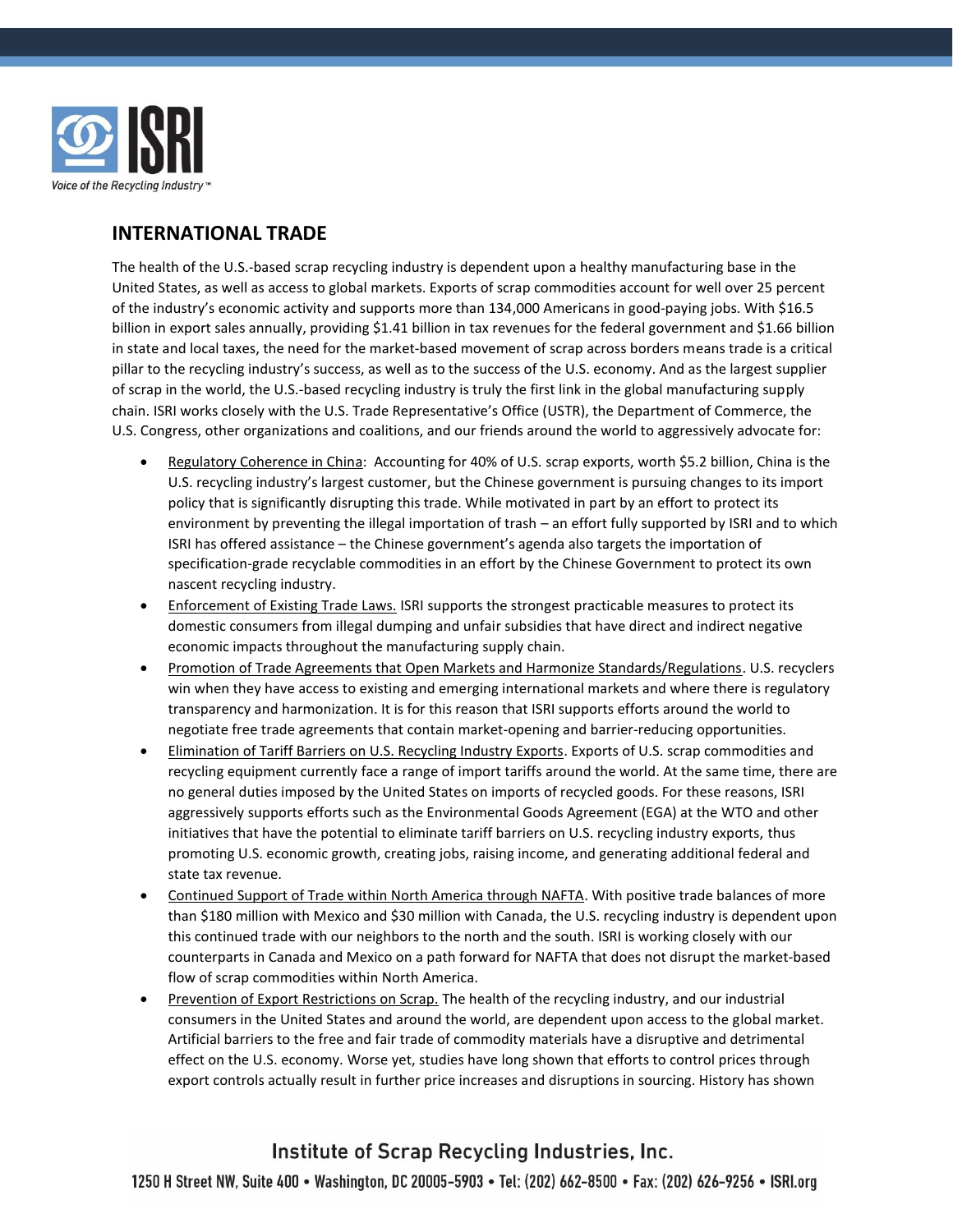

that any attempt to artificially alter the market will create unanticipated harm in the form of higher prices for consumers.

 Promotion of Global Specifications. Supporting opportunities to provide consistency in scrap specifications worldwide through ISRI's Scrap Specifications Circular remains one of ISRI's top priorities as we seek to insure minimal disruptions and increase consistencies in the trade of scrap commodities across borders.

#### **ENERGY AND THE ENVIRONMENT**

The U.S. scrap recycling industry's significant contributions to environmental protection, resource conservation, and sustainability are dependent upon government policies that understand and recognize these benefits and that promote their growth. With the industry recycling more than 130 million metric tons of commodity grade materials each year, transforming outdated or obsolete products and materials into useful raw materials needed to produce new products, recyclers offer real sustainable solutions for balancing economic growth and environmental stewardship. ISRI uses its voice to help policymakers throughout the U.S. and state governments understand and develop legislation, regulation, and policies that:

- Recognize Scrap is Not Waste/Recyclables are Not Waste. Persistent misidentification of recyclable materials as solid waste, and even hazardous waste, impedes recycling at the federal, state, and local levels and hinders international trade. ISRI will continue to pursue insertion of the following language in federal and state laws: *"used or recyclable metals, paper, plastic, glass, rubber, and textiles that are destined for reuse or recycling as valuable commercial commodities are not, and shall not be, deemed to be solid waste under any provision of law."* We will also build upon the effort started in 2017 through regulatory reform seeking clear, written guidance from the EPA Administrator to the Regions and state authorities stating that scrap commodities – including scrap metal, paper, plastics, glass, textiles and rubber ‐ destined for recycling are outside of and excluded from, the RCRA Subtitle D definitions of solid waste. Without such guidance, states are free to include scrap commodities as solid waste and do so, thus often subjecting recyclers to flow control, solid waste management plan requirements, and other regulatory requirements that have no applicability and add additional layers of cost and compliance burdens on individual recyclers. Furthermore, clear distinctions between waste and scrap, and the use of ISRI specifications to confirm quality and content, import/export regulations will better facilitate across border trades.
- End Uncertainty over the Use of Recycled Crumb Rubber in Artificial Turf. Timely completion of an EPA‐ led research project studying crumb rubber on synthetic turf fields and playing surfaces is needed to provide certainty to the market for scrap tires as infill material on fields and surfaces. Such use of recycled crumb rubber is being questioned by the public *despite* nearly 100 scientific studies concluding that recycled crumb rubber does not pose elevated health risks to athletes using such fields. In 2016 EPA began a multi‐ agency study of this issue with the CPSC and the Centers for Disease Control and Prevention (CDC). It is important that EPA release an authoritative final report as soon as practicable, consistent with good scientific practices, so as to provide student athletes and their families with the answers they seek while providing the industry with needed market certainty. Related to this effort, ISRI continues to monitor the occurrence of legislation at the state and local level, coordinating member testimony and resources presented to policymakers supporting the use of synthetic turf made with crumb rubber.

#### Institute of Scrap Recycling Industries, Inc.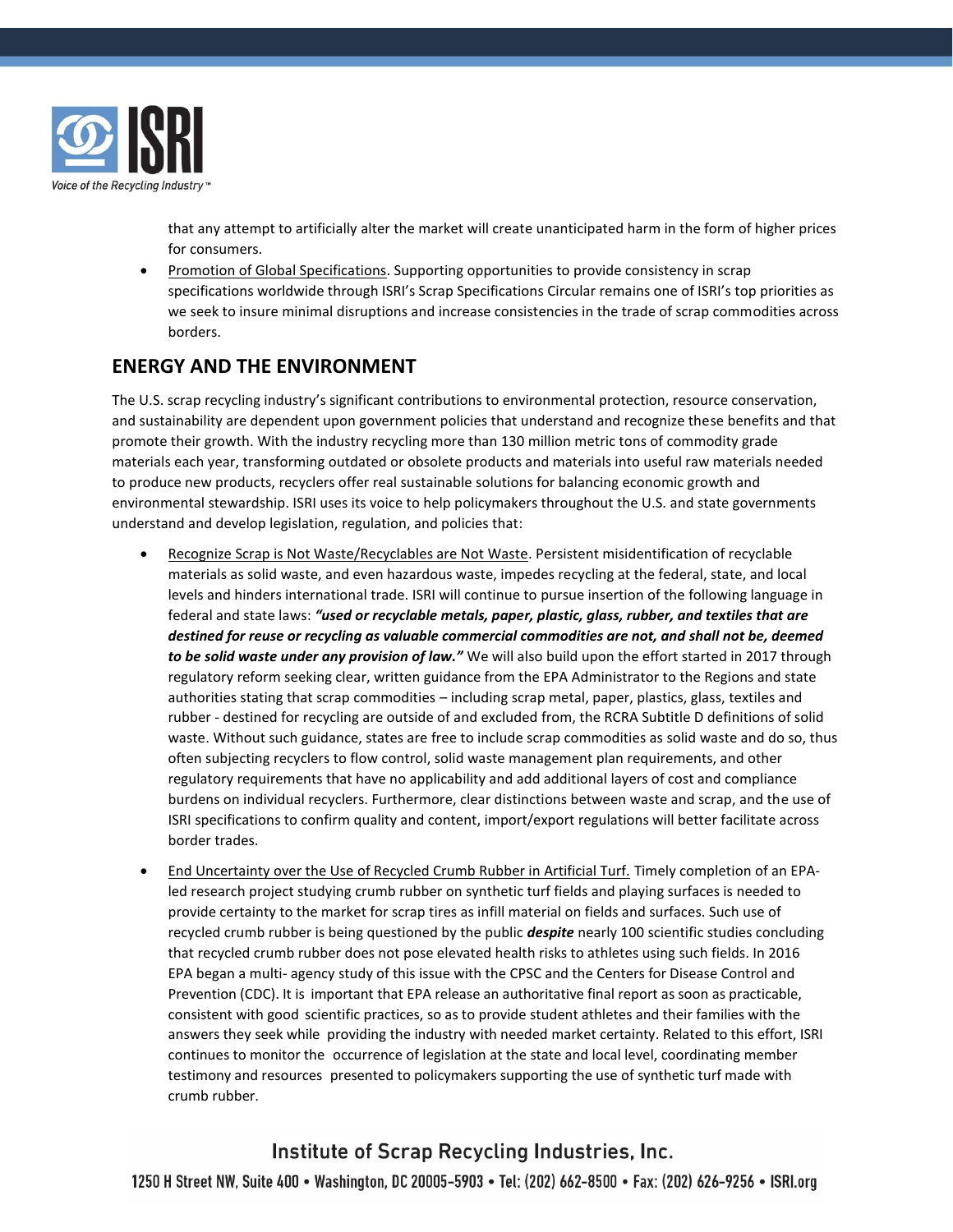

- Stop Materials Theft through Effective Legislation and Outreach Initiatives. ISRI continues its successful efforts at blocking congressional attempts to create a federal "solution" to a problem that all 50 states have already developed a comprehensive web of regulations to solve. The recycling industry, and communities across the country, need robust enforcement of existing laws, not new laws. ISRI is aggressively pursuing stakeholder outreach, particularly with law enforcement and prosecutors, seeking an increased focus on enforcement and providing valuable tools to assist in our fight against metals theft.
- Oppose Extended Producer Responsibility (EPR) Systems that Interfere With and Disrupt Existing Viable Markets. As EPR proposals continue to pop up throughout the states, ISRI will advocate that such proposals recognize the existing recycling infrastructure and are limited to products for which markets have not yet matured. In fact, ISRI supports ending producer responsibility and government‐imposed fees as soon as practicable once such markets mature and are economically sustainable.
- **Provide Support for Advanced Manufacturing. Opportunities exist to increase recycling through U.S.** government‐led public‐private partnerships focused on research and development of innovative technologies and implementation of ISRI's Design for Recycling® principles. ISRI believes that continued federal funding in these areas is wholly appropriate and necessary, and ensuring their continued funding remains an absolute ISRI priority.
	- o ARPA‐E: The Department of Energy's Advanced Research Projects Agency‐Energy (ARPA‐E) supports a number of cutting‐edge projects, including some involving ISRI member companies, on advanced material‐separation technologies that otherwise might not be developed (or might be developed in other countries). Development and commercialization of these and other recycling technologies will enable more and newer types of materials to be recycled in the United States and unlock value that would otherwise be unrealized.
	- REMADE: ISRI is excited to be an Affiliate Member of the Institute for Reducing Embodiedenergy And Decreasing Emissions (REMADE) in Materials Manufacturing. REMADE is a public‐ private partnership supported by federal matching funds from the Department of Energy's Advanced Manufacturing Office via the Manufacturing USA Program. REMADE exists to drive down the cost of technologies needed to reuse, recycle, and remanufacture materials such as metals, fibers, polymers, and used electronics. The REMADE Institute will help increase recycling activity for many materials at lower cost and create value throughout the economy.
- Exempt Recyclers from Liability under State Superfund Laws. Building upon recent successes in the southeast, where five of the seven states that compose ISRI's Southeast Chapter, ISRI continues to identify opportunities for creating state SREAs (Superfund Recycling Equity Act) in as many states as possible to remove the threat of third‐party liability for recyclers.
- Ensure the Quality of the Recycling Stream through Proper Collection Systems. ISRI strongly opposes any attempt through legislation to offer tax incentives for, or otherwise require consolidated "mixedwaste" collection, *i.e.,* "One Bin." Specifically, ISRI actively pursues strategies to assist the industry in its efforts to increase attention to the importance of product quality in the recycling stream and to the detrimental impacts on manufacturing when quality is not taken into consideration. ISRI continues to raise awareness of this issue with policymakers at all levels of government, highlighting the hazards of collecting trash and recyclables together in one bin, and the fallacies of viewing the matter through

### Institute of Scrap Recycling Industries, Inc.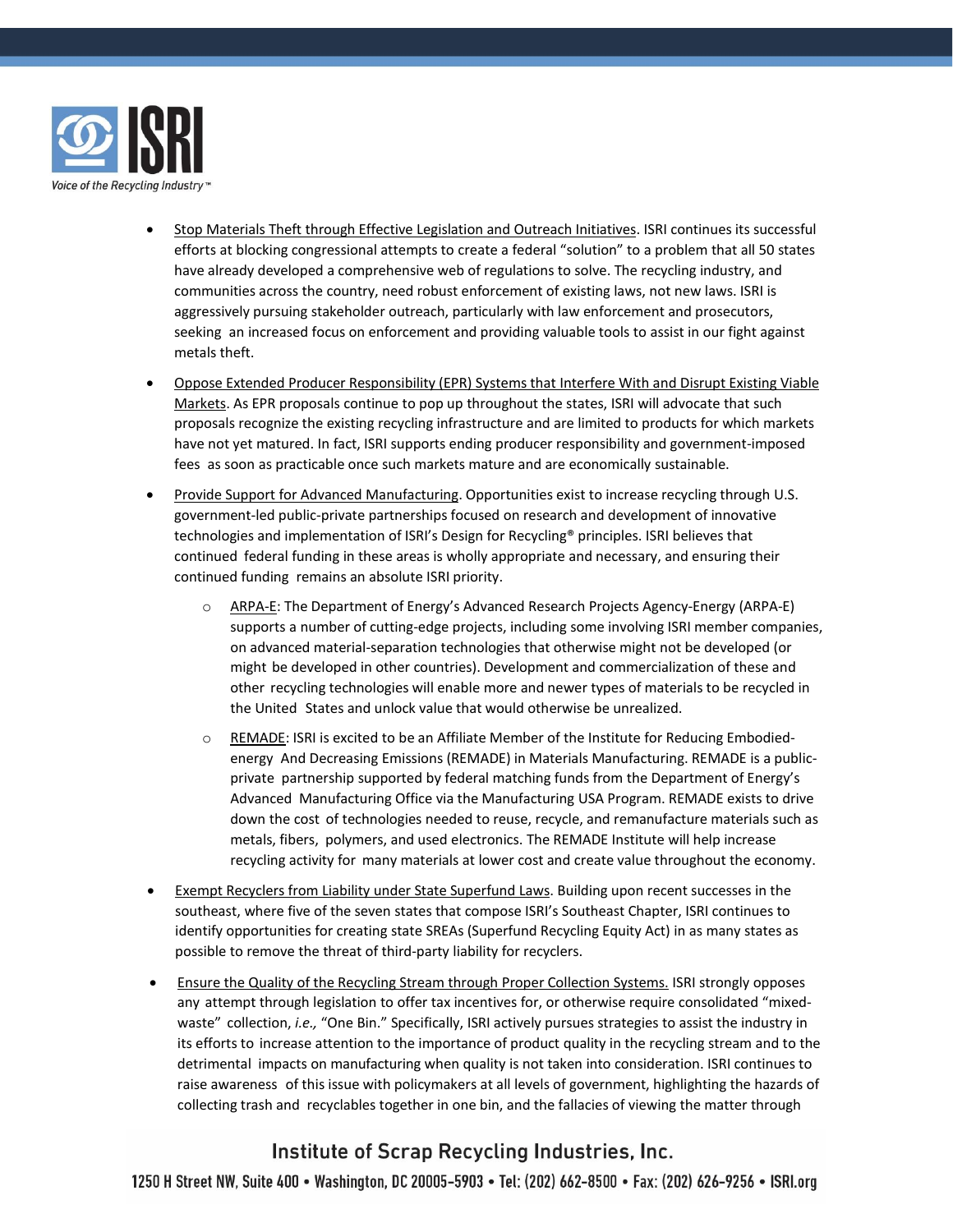

the narrow lens of economic savings to municipal solid waste programs (thus ignoring the loss of quality raw material feedstock to paper mills and other industrial consumers of secondary commodities and the economic harm that causes).

- Reform Citizen Suits Provisions in the Clean Water Act to Prevent Abuse. ISRI seeks modifications to the citizen suit provisions of the Clean Water Act to prevent frivolous and unfounded lawsuits. Over the years, we have witnessed increased abuse of Clean Water Act citizen lawsuits filed for enrichment rather than as the Act original intended. Many organizations have used publicly available databases to obtain information about regulated facilities and threaten to sue them under the Clean Water Act simply to extract sizable financial "donations" and "voluntary" actions from facilities not otherwise required by law to do so. These facilities settle simply to avoid the costs of litigation, while the organizations then use settlement donations to repeat the process on other facilities in a vicious cycle that was not intended by Congress. Only modification of the Clean Water Act can curb such abuse of citizen suits.
- Support Extended National Mercury Switch Program. ISRI supported the extension of the National Vehicle Mercury Switch Recovery Program (NVMSRP) through 2021. Although not part of the extended NVMSRP, ISRI supports switch payments in states that choose to encourage superior switch collection rates. ISRI will continue monitoring the Program to ensure that it is achieving significant switch collection.
- Protect Recyclers' Right to Reuse and Repair. ISRI continues to quickly respond to all efforts to block recyclers' ability to return products and goods back into the marketplace for legitimate reuse, including the right to market used products without warranty, provided all applicable legal requirements are followed by the recycler. This applies to many recycling sectors, including rubber, automotive, and electronics.

### **TRANSPORTATION & INFRASTRUCTUREDEVELOPMENT**

The recycling industry is highly dependent upon a modern and efficient transportation infrastructure to move scrap to market, whether it be by truck, rail, ship, or barge. Thus, ISRI looks forward to supporting transportation efforts and infrastructure development proposals that may be introduced in 2018 that advance the recycling industry's needs, including:

- Investment Needed in Infrastructure. ISRI strongly supports efforts to invest and improve our country's aging infrastructure and is advising congressional leaders on the industry's needs for a 21st-century transportation system to efficiently transport raw materials and feedstocks to manufacturers throughout the nation and the globe, including increased capacity and investment in all modes of transportation, covering rail, surface, and waterways. Further, ISRI is advocating that investments in infrastructure development projects employ products that utilize recycled and recyclable materials wherever economically and technologically possible (e.g., use of rubberized asphalt in road construction and use of rebar from ferrous scrap).
- Restoration of STB Oversight of Rail Transportation of Scrap. ISRI is pushing for final promulgation of the Surface Transportation Board's (STB) 2016 proposed rule revoking the rail exemption for ferrous steel scrap. The rule is needed to protect recyclers—most of which are captive rail shippers for at least a portion of their traffic—from the railroad's current exercise of market power by giving them access to effective remedies for insufficient and unsatisfactory service through the STB. ISRI further

## Institute of Scrap Recycling Industries, Inc.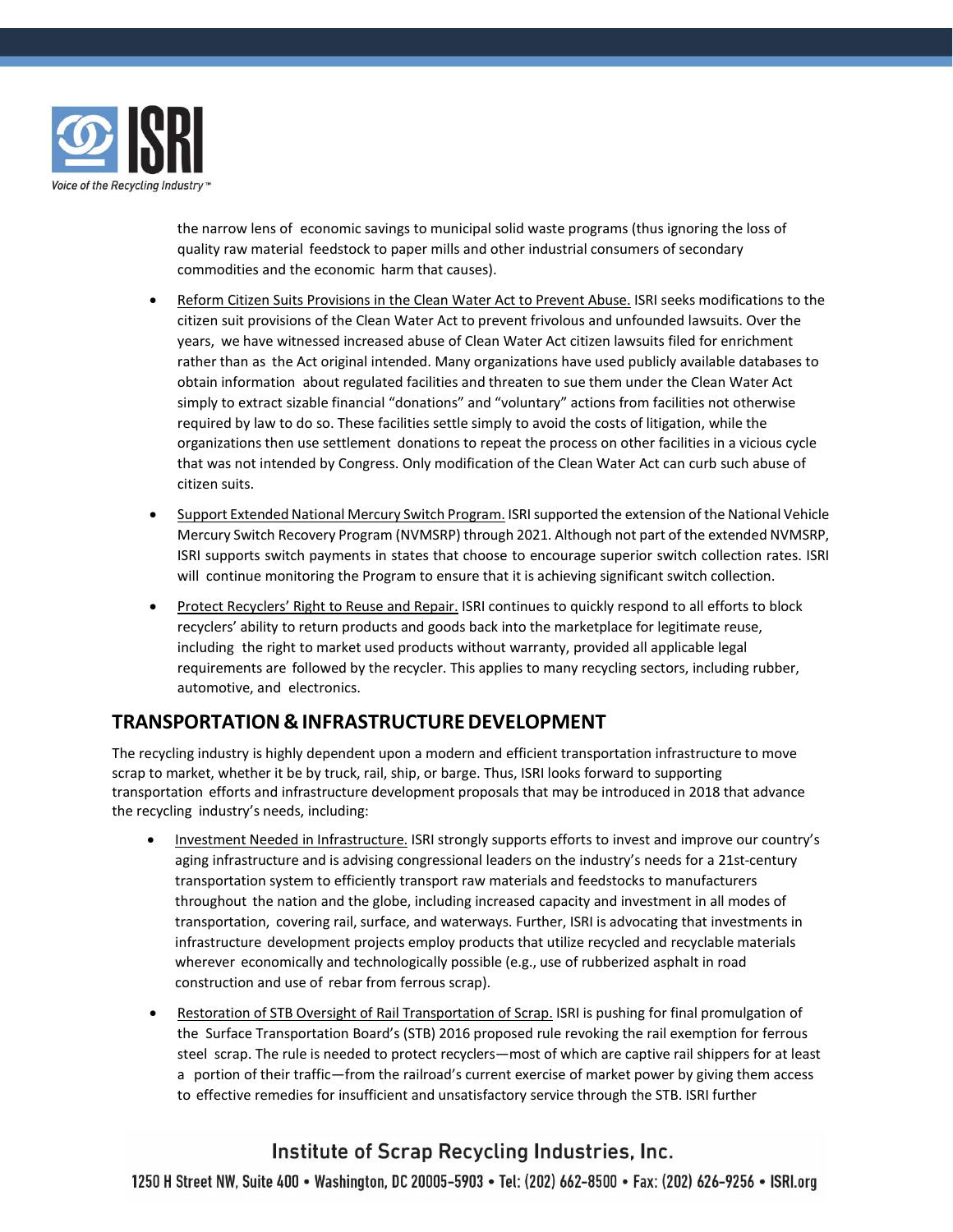

encourages the STB to conduct a waybill analysis for paper and plastics so that the rail exemption for the movement by rail for these scrap commodities can also be revoked.

• Access to Reliable and Affordable Ocean Shipping. With more than \$17 billion of scrap being exported annually, the recycling industry is vulnerable to disruptions that affect access to ports and shipping. The recycling industry was significantly affected by the West Coast port dispute several years ago, the poor implementation of SOLAS weight measurement requirements, and most recently the Hanjin bankruptcy. ISRI will call upon members of Congress and federal authorities to intervene if necessary to prevent future disruptions, and ISRI will provide stakeholders with critical economic data on port use and implications of port disruptions on the recycling industry.

#### **WORKFORCE SAFETY INITIATIVES**

ISRI is dedicated to the idea that our workers are our most precious commodities. It is for this reason that ISRI continually looks for opportunities to strengthen its workplace safety initiatives using all possible avenues, including partnerships and resources available through the U.S. government. We believe that continuation of these types of cooperative programs between OSHA and industry help to drive safe operating practices and enhance safety awareness and culture throughout the regulated community. To that end, ISRI supports continuation of:

- The OSHA Alliance Cooperative Program. ISRI became a partner in the Occupational Safety and Health Administration (OSHA) Alliance cooperative program in the fall of 2015 and continues to be an active participant. The goals of the program are to (1) provide ISRI's members and others with information, guidance, training, and other resources to protect the health and safety of workers within the scrap recycling industry and (2) promote understanding of the rights of workers and the responsibilities of employers under OSHA guidelines.
- The Susan Harwood Training Grant Program. OSHA awards grants to nonprofit organizations on a competitive basis through its Susan Harwood Training Grant Program. Through the grant issued to ISRI in 2016 and 2017, ISRI has been able to develop a hazard recognition training program being delivered to hundreds of recyclers around the country. Initiatives such as these, which provide the resources for the development of practical guidance and industry training, are invaluable.

#### **REGULATORY POLICY**

The recycling industry is significantly impacted by regulatory policy made in agencies and departments across the U.S. government. Thus, ISRI is continually monitoring and commenting on any and all regulations that have the potential to hinder recycling operations. Of particular note, ISRI is aggressively advocating for:

 Resumption of the Mutilated Coin Redemption Program. ISRI has been successful in getting the U.S. Mint to restart the Mutilated Coin Program. A new Director of the Mint has been nominated and has had Senate hearings regarding his nomination. It is expected that the new Mint Director will be confirmed by the Senate. In the meantime, U.S. Mint staff are drafting a rulemaking which will allow the Mutilated Coin Program to resume. On behalf of its membership, ISRI will continue to engage with the Mint and our advocates on the Hill as needed to ensure the program's resumption as quickly as possible.

### Institute of Scrap Recycling Industries, Inc.